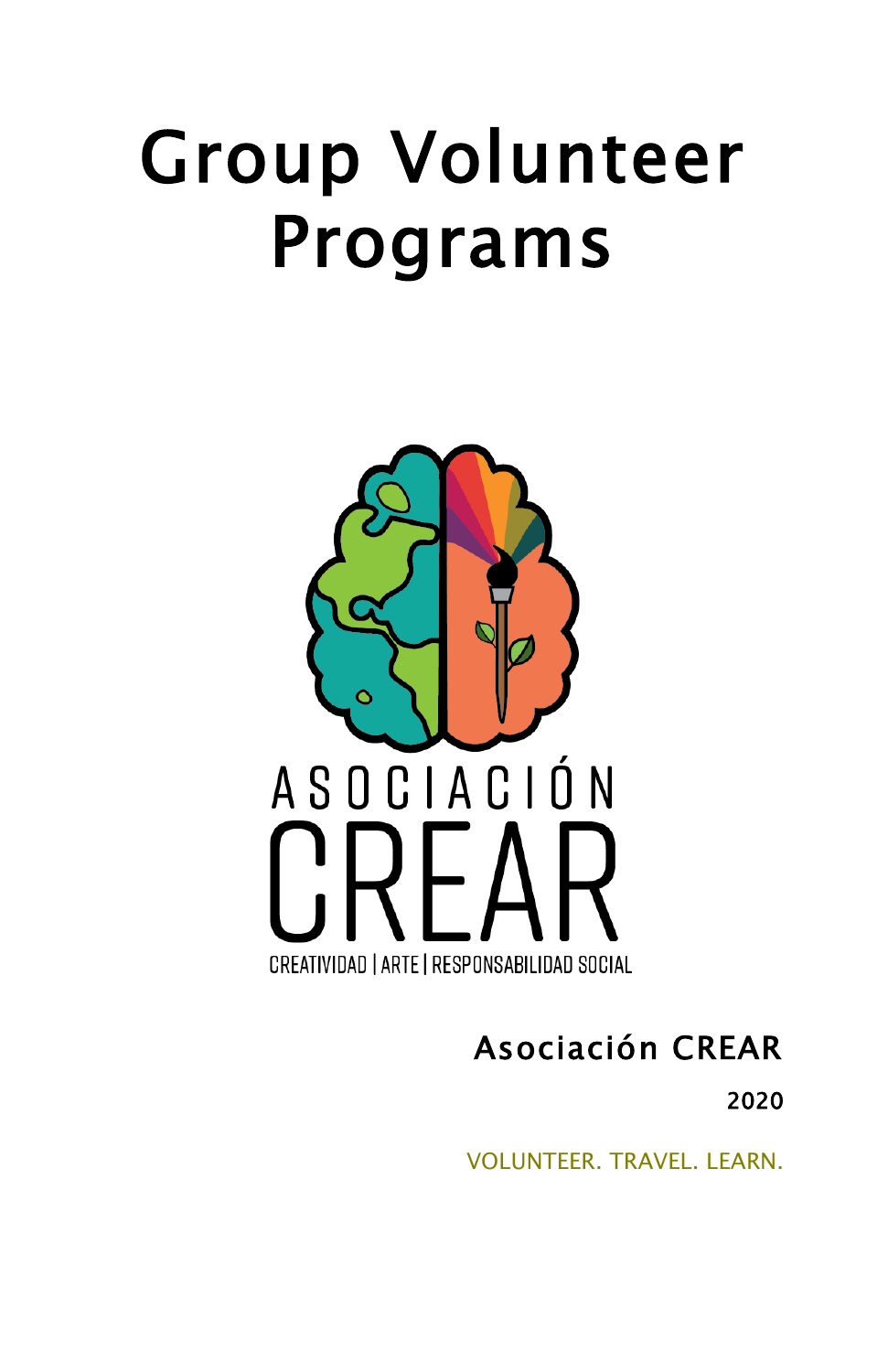## About Asociación CREAR

Asociación CREAR is a non-profit organization that offers a wide variety of supplemental educational programs to the youth and community members of Playa Sámara, El Torito, and San Fernando.



## Why Partner with Us?

CREAR is reaching out to group volunteer and travel organizations in order to build lasting relationships which will help our association accomplish meaningful community projects. This booklet will give you a brief description of the types of volunteer projects we facilitate with

groups, the logistical planning we offer, and the many group activities we can arrange. We have successfully hosted a multitude of groups and have organized and carried out many inspiring projects.

CREAR has a very strong relationship with the community and we are consistently updated on projects and activities going on within the community. We also have a wonderful local advisory board that keeps us in-tune with the community's needs. This will assure your group an authentic and genuinely helpful volunteer experience. One of the distinctive benefits of working with CREAR is the flexibility with project planning combined with unique activities and opportunities.

CREAR maintains a long list of projects and needs within the community. When we initiate a relationship with a volunteer group we are able to work with the group coordinators in determining the best project for their group. By creating projects based on the group's demographics, such as age, size, and expertise, we are able to construct volunteer opportunities that benefit the community as well as the volunteers.

Our orientation program has been well received by many groups that have worked with us in the past. The orientation contains information about the culture and how to adjust, general safety information, and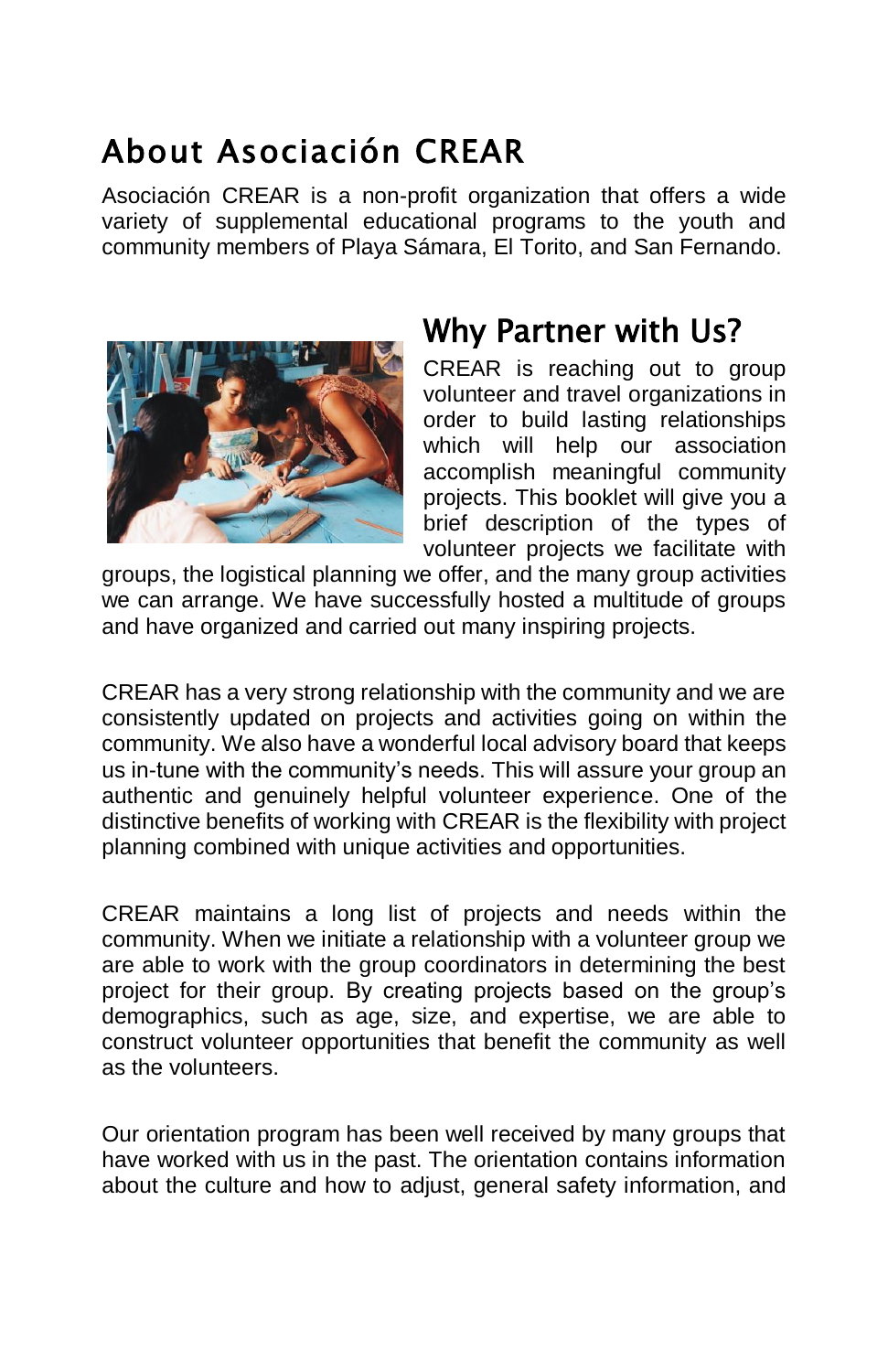information about the volunteer project and expectations. It is important to us that volunteers feel comfortable and safe in their new environment. We also like to engage groups in team building activities that will improve their ability to work together in their respective volunteer projects.



## Volunteer Projects

CREAR has put together many individualized volunteer regimens for groups depending on their expertise, group size, and demographics. Projects in any of these areas can range anywhere from one day to one month of volunteering.

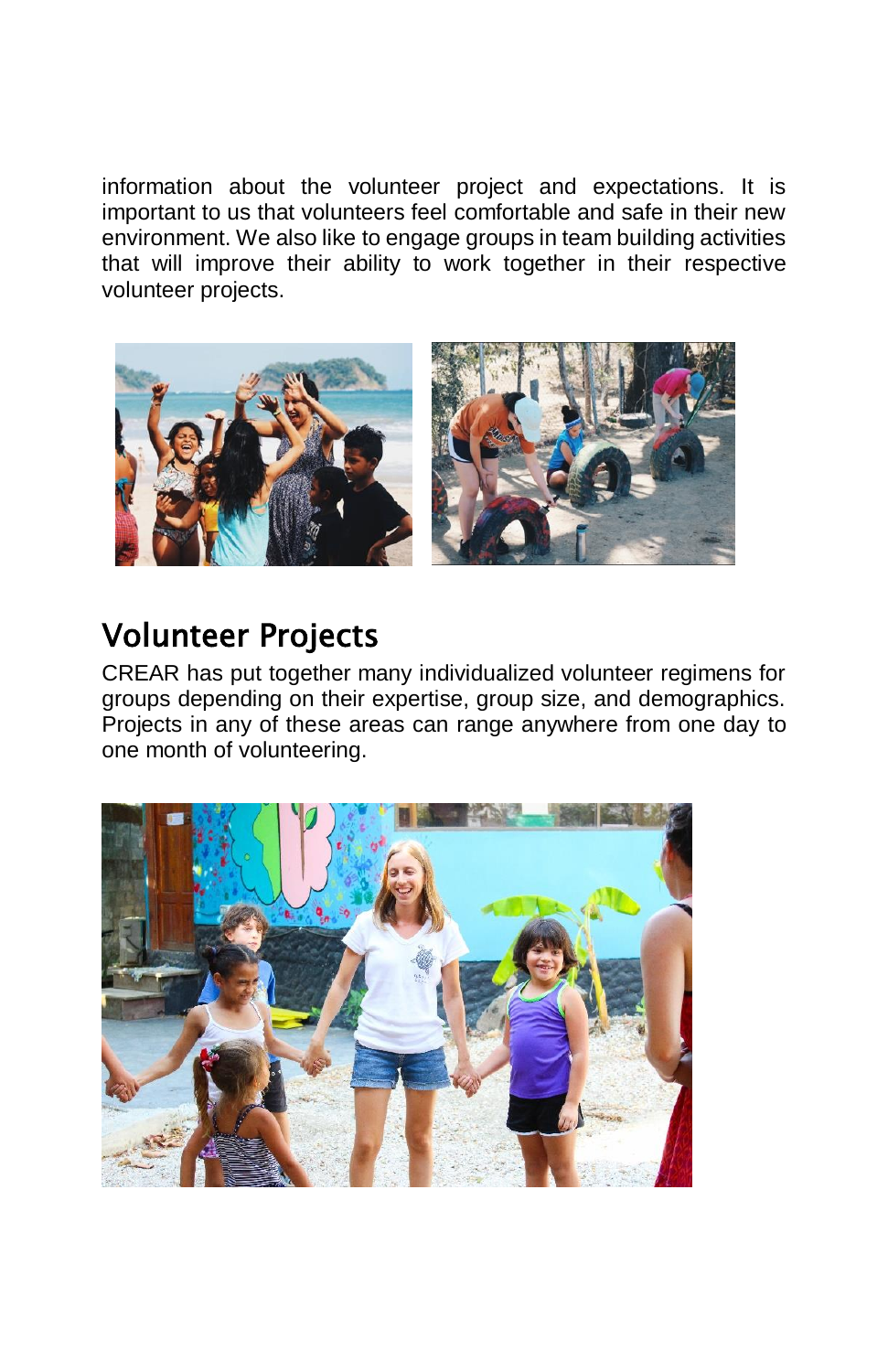**Working with Children:** CREAR's daily programs are aimed at benefiting the youth in the community from ages 5-18. We offer a variety of educational after school programs and can always use volunteers to help in planning and facilitating activities. We can also plan fun activities for large groups to participate in such as field days, large art projects, sports clinics, or exciting science experiments. CREAR has a very strong relationship with the youth in the community and we invite our volunteers to reap the benefits of such a fulfilling bond.



**Athletics:** CREAR has hosted lacrosse teams who have volunteered together with youth, adolescents, and adults. This is a very good way for teams to build relationships with one another as well as spread their passion for their sport. Athletics are a wonderful medium for cultural exchange.

**Environmental:** Many groups have participated in volunteer activities focused on environmental conservation and education. Some of the volunteer activities include tree planting, making a community garden, beach clean-ups and turtle conservation efforts. CREAR recently contributed to earning Playa Samara the *bandera azul* (Blue Flag) which recognizes our town as clean and up to environmental standards set by the Costa Rican government. We also run a special Environmental Education program in the two local public schools.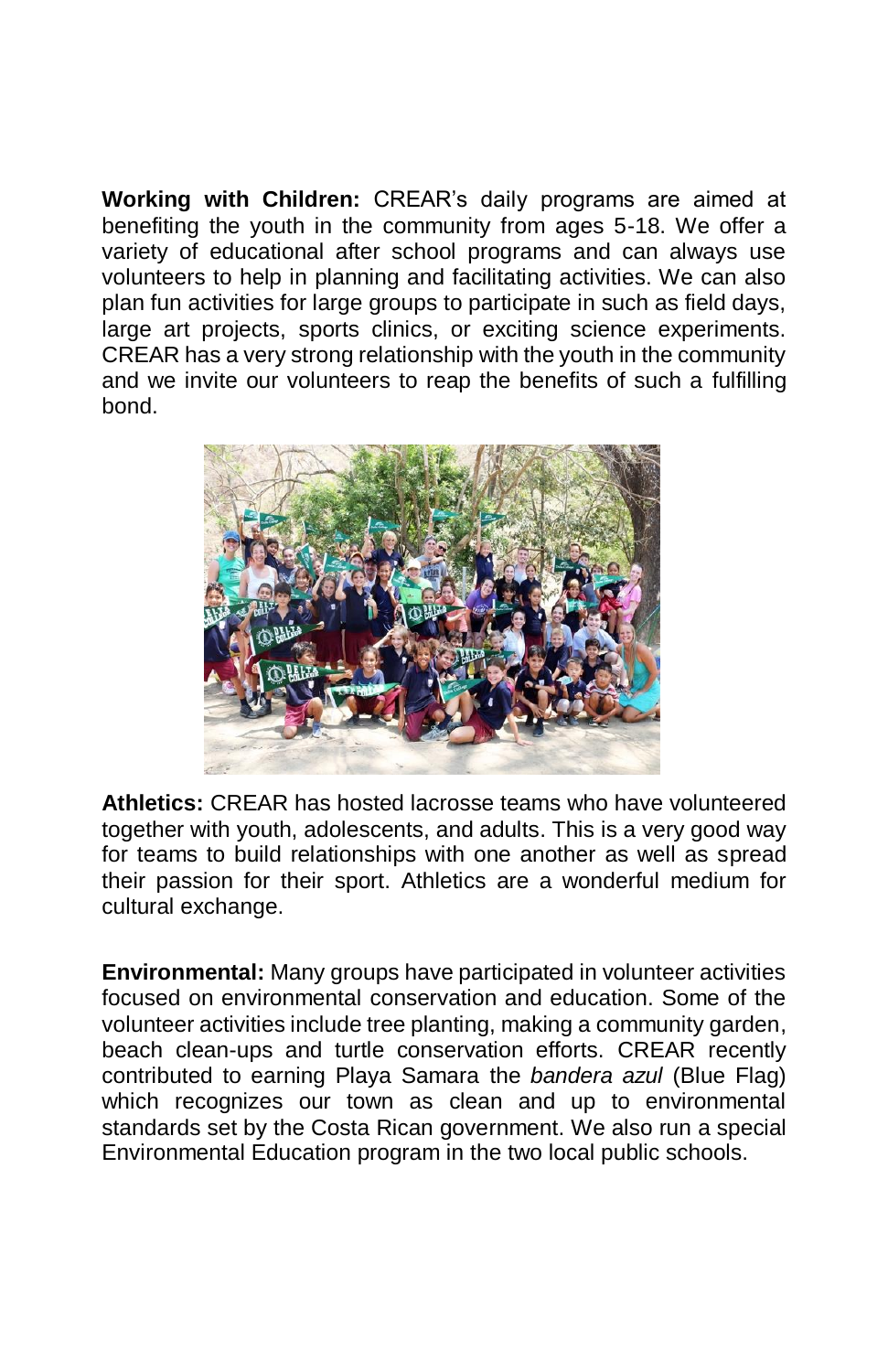**Healthcare:** Our association has developed a working relationship with the health clinic in the community. We have had volunteers helping to refurbish the clinic as well as hold health fairs in which they provide information on nutrition, diabetes, general hygiene, and much more. We are able to set up specific projects through the health clinic based on a group's area of expertise.

**Teaching English:** CREAR has consistently offered English courses through our after-school programs as well as additional English intensive learning initiatives. Learning English is very important in this community, due to the large economic reliance on tourism. Teaching English is a great way for groups to interact and leave a lasting impact on the youth in this community.

**In-School Assemblies:** CREAR participates in "charlas" or in-school assemblies, where we put together a presentation on a given topic and deliver to schools in the surrounding areas. Some topics we present on include nutrition, energy, recycling, personal hygiene, and the personal values. These presentations are a ton of fun and groups can contribute in many different stages of the process including planning, research, and delivery.

**Community Beautification:** CREAR has been able to contribute many beneficial community spaces to Samara and the surrounding towns. We have built and refurbished parks, recreational fields, beach walkways, schools, and community centers. These activities are great because they incorporate the volunteers and the people of the community, often working side by side.

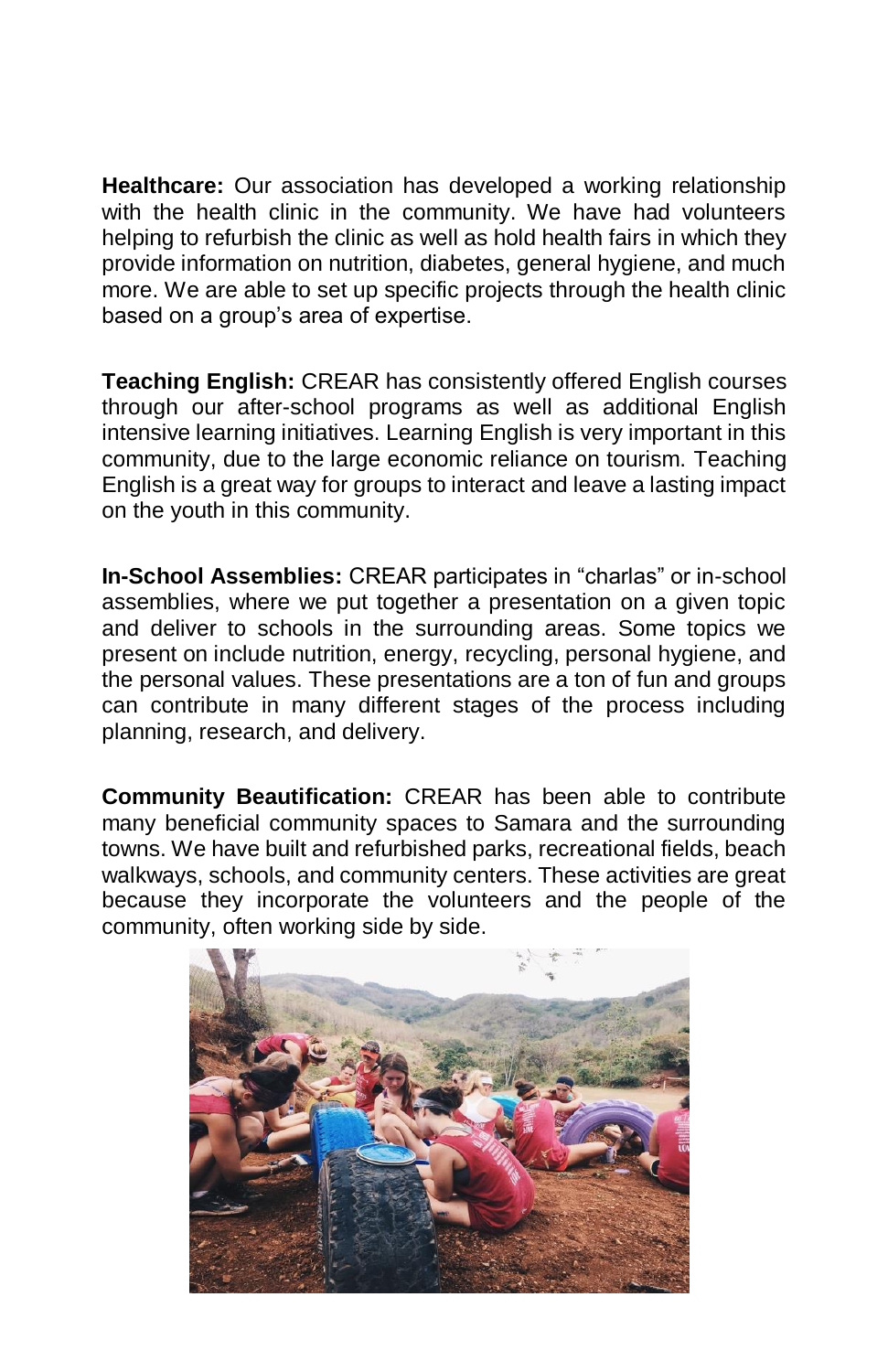## **Activities**

Due to our strong relationships with the local people in the community, we are able to offer many unique cultural activities to enhance the overall educational experience for our volunteers. Some of the cultural activities available to our volunteers include:

> Cooking classes in a local home Salsa dance lessons Jewelry making Spanish classes Beach bonfires Local barbeque

We can also arrange group deals for activities such as:

Surf lessons Stand up paddle board tours Zip-lining Kayak tours Eco-Hikes

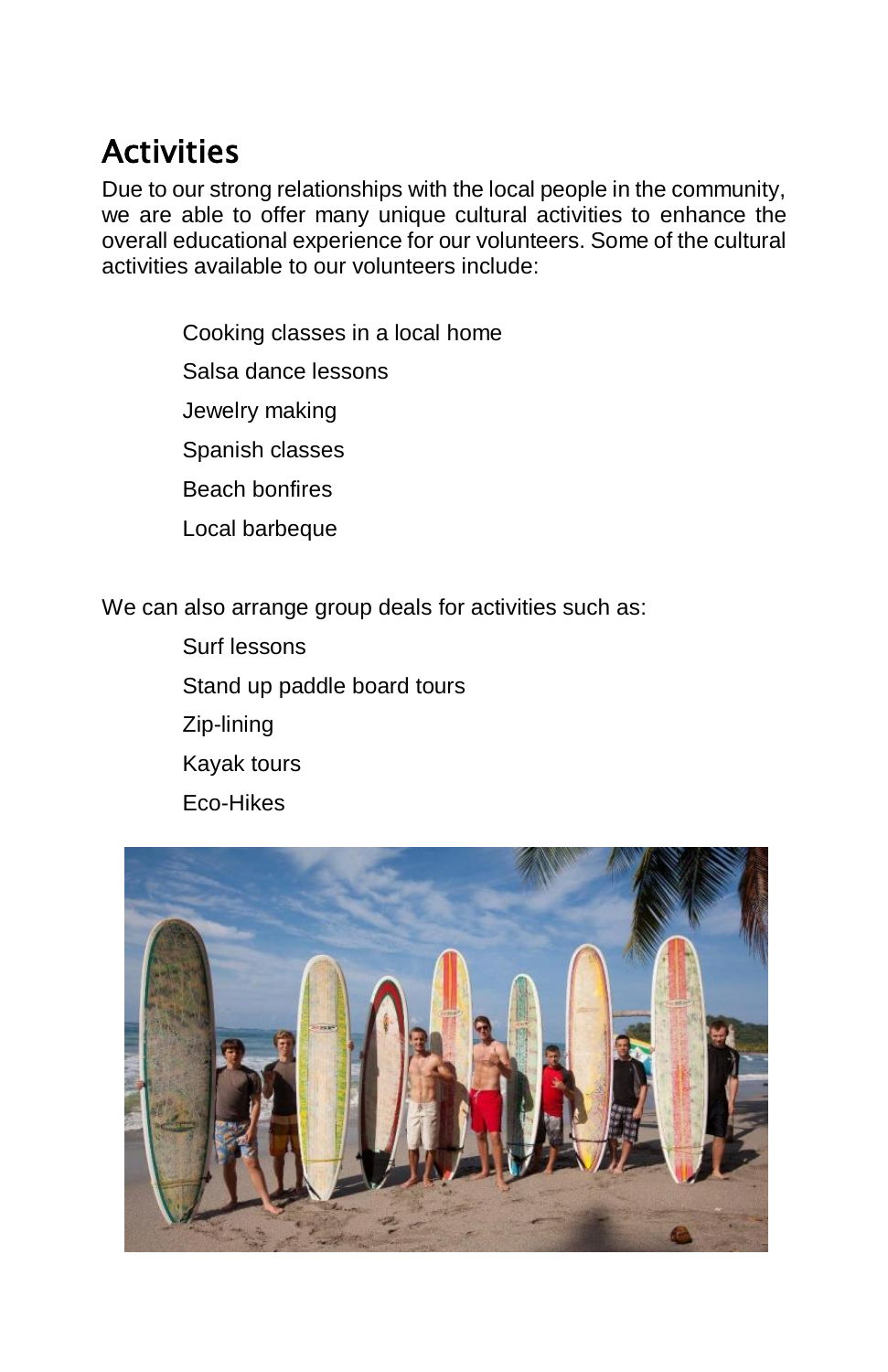## Logistics

CREAR has hosted many groups with various needs and desires in terms of the logistics of their stay. Here are some aspects of the trip that we can arrange for each group.

#### **Private housing**

This includes hotels, apartments, and group houses.

#### **Homestays**

These include a room in a local family's house, two meals per day, and laundry once a week.

#### **Airport Shuttles**

We can arrange for private pick-up and drop-off at both airports in Costa Rica.

#### **Orientation programs**

Our orientation program has been well received by many groups that have worked with us in the past. The orientation contains information about the culture and how to adjust, general safety information, and information about the volunteer project and expectations. It is important to us that volunteers feel comfortable and safe in their new environment.